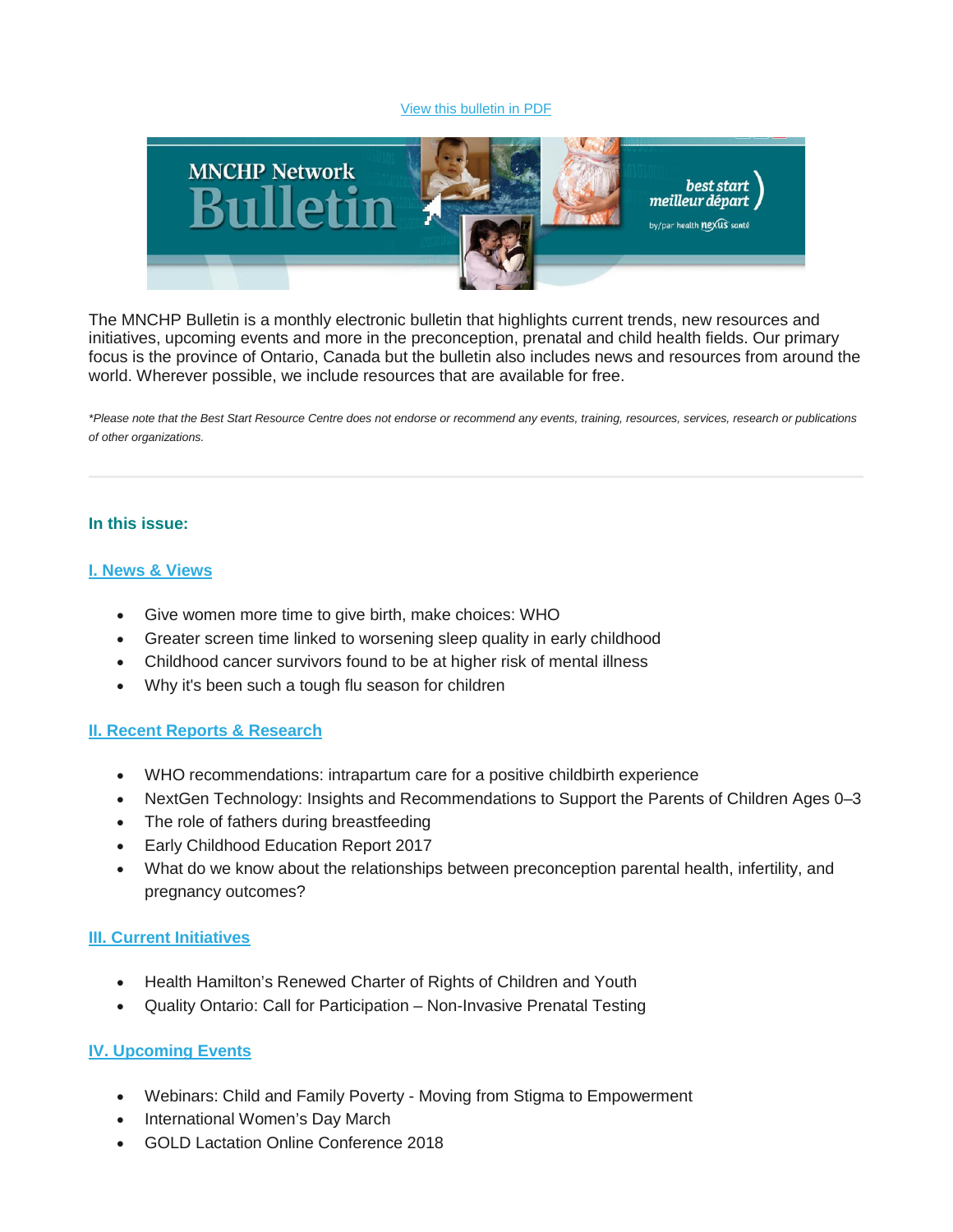• 2018 National Physical & Health Education Conference

## **[V. Resources](file://SV005/HN_DATA/PROJECT_DATA/BEST_START/Communications/MNCHP_HBHC_BSASC_RSMI_Networks/Bulletins/2017-18/MNCHP%20bulletin_%20February%202018.html#V.%20Resources)**

- Play-based learning The Encyclopedia on Early Childhood Development
- Exercise in Pregnancy and the Postpartum Period (Updated Guidelines)
- Public Health Agency of Canada New Folic acid and neural tube defects materials

**[VI. Featured Resources by the](file://SV005/HN_DATA/PROJECT_DATA/BEST_START/Communications/MNCHP_HBHC_BSASC_RSMI_Networks/Bulletins/2017-18/MNCHP%20bulletin_%20February%202018.html#VI.%20BSRC%20Resources)** *Best Start Resource Centre*

- The Ontario Prenatal Education Program Directory
- Prenatal Education Directory Promotional Postcard

# **I. News & Views**

### **Give women more time to give birth, make choices: WHO**

In recent recommendations, the World Health Organization has suggested that women in labour should be given more time to give birth and have fewer medical interventions, while participating more in decisionmaking. The WHO's new advice counters original guidelines developed in the 1950s and now wants to allow longer time for dilation, based on research over the last 15 years showing that the dilation rate can be slower without endangering the health of a woman or child. This new guideline hopes to help delay and avoid unnecessary interventions linked to pushing for a speedier labour.

Read the [article.](https://www.reuters.com/article/us-health-women-childbirth/give-women-more-time-to-give-birth-make-choices-who-idUSKCN1FZ1SO)

### **Greater screen time linked to worsening sleep quality in early childhood**

This Reuters articles (January 15, 2018) discusses a new German study looking at the association between media consumption (from screens to books) and overall sleep quality in three year olds. Researchers found that higher electronic media consumption was strongly linked to poor overall sleep quality. Although this study has a number of limitations, this research brings attention to the issue of poor sleep and screen time.

### Read the [article.](https://www.reuters.com/article/us-health-children-sleep/greater-screen-time-linked-to-worsening-sleep-quality-in-early-childhood-idUSKBN1F42JA)

### **Childhood cancer survivors found to be at higher risk of mental illness**

This CBC article (February 25, 2018) discusses a new study that shows that childhood cancer survivors are at greater risk of poor mental health outcomes, such as anxiety, substance use, and mood disorders later in life. This was a surprising finding for the research team out of Toronto's Hospital for Sick Children who have yet to determine a reason for this correlation. A co-author on the study suggests that perhaps being labelled a "childhood cancer survivor" may be a contributing factor.

### Read the [article.](http://www.cbc.ca/news/health/childhood-cancer-survivor-mental-health-1.4547620)

### **Why it's been such a tough flu season for children**

This CBC article (February 16, 2018) explains why this flu season has been so difficult for children. It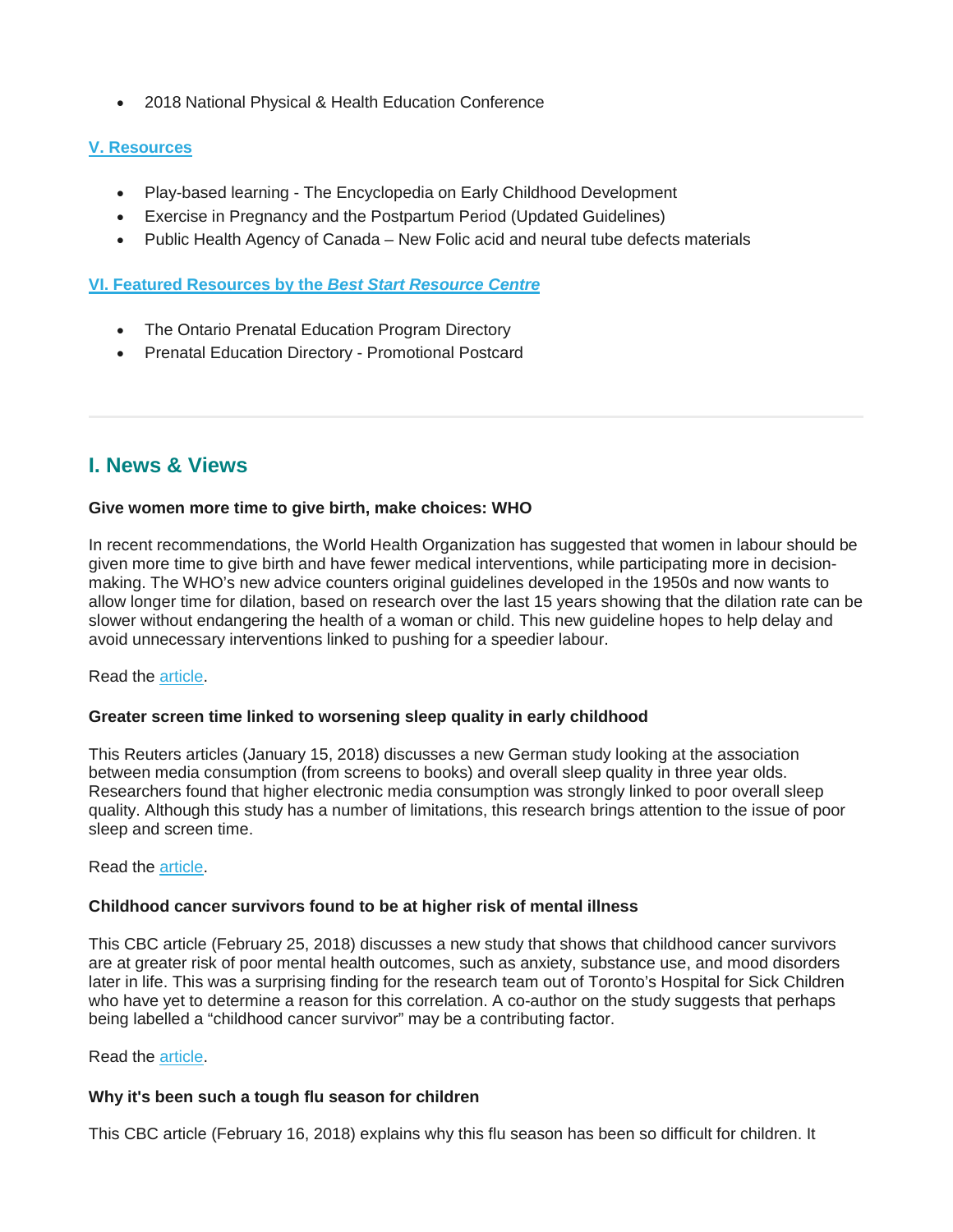explains that two influenza viruses (A & B) are active at the same time, when normally they are more staggered throughout the season. The article explains how influenza B is particularly dangerous for children. The article discusses emergency warning signs for when to seek attention for a sick child and how the flu vaccine can help turn flu with a potential hospital stay into a mild illness.

Read the [article.](http://www.cbc.ca/news/health/flu-children-1.4539205)

# **II. Recent Reports & Research**

#### **WHO recommendations: intrapartum care for a positive childbirth experience** (WHO, 2018)

This up-to-date, comprehensive and consolidated guideline on essential intrapartum care brings together new and existing WHO recommendations that, when delivered as a package, will ensure good-quality and evidence-based care irrespective of the setting or level of health care. The recommendations presented in this guideline are neither country nor region specific and acknowledge the variations that exist globally as to the level of available health services within and between countries. The guideline highlights the importance of woman-centred care to optimize the experience of labour and childbirth for women and their babies through a holistic, human rights-based approach. It introduces a global model of intrapartum care, which takes into account the complexity and diverse nature of prevailing models of care and contemporary practice.

The recommendations in this guideline are intended to inform the development of relevant national- and local-level health policies and clinical protocols. Therefore, the target audience includes national and local public health policy-makers, implementers and managers of maternal and child health programmes, health care facility managers, nongovernmental organizations (NGOs), professional societies involved in the planning and management of maternal and child health services, health care professionals (including nurses, midwives, general medical practitioners and obstetricians) and academic staff involved in training health care professionals.

Read the [report.](http://www.who.int/reproductivehealth/publications/intrapartum-care-guidelines/en/)

### **NextGen Technology: Insights and Recommendations to Support the Parents of Children Ages 0– 3** (Singh, 2017)

New research shows that children experience the most rapid period of brain development, and build the foundation for all future learning, during their first few years of life. It makes sense that technology's role in early childhood parenting and caregiving is quickly growing. Technology holds untapped potential to enable caregivers to support young children's development. This report answers two primary questions:

- 1. How is technology currently being used to support parents of children 0-3?
- 2. What improvements can be made to increase technology's effectiveness in supporting this population?
- 3. The goal of this report is to provide clarity around how parents of young children are currently using technology, and how the early learning field can harness it to improve development outcomes for their children.

Read the [report.](https://earlylearninglab.org/wp-content/uploads/2017/11/NextGen-Technology_Insights-and-Recommendations-to-Support-the-Parents-of-Children-Ages-0-3.pdf)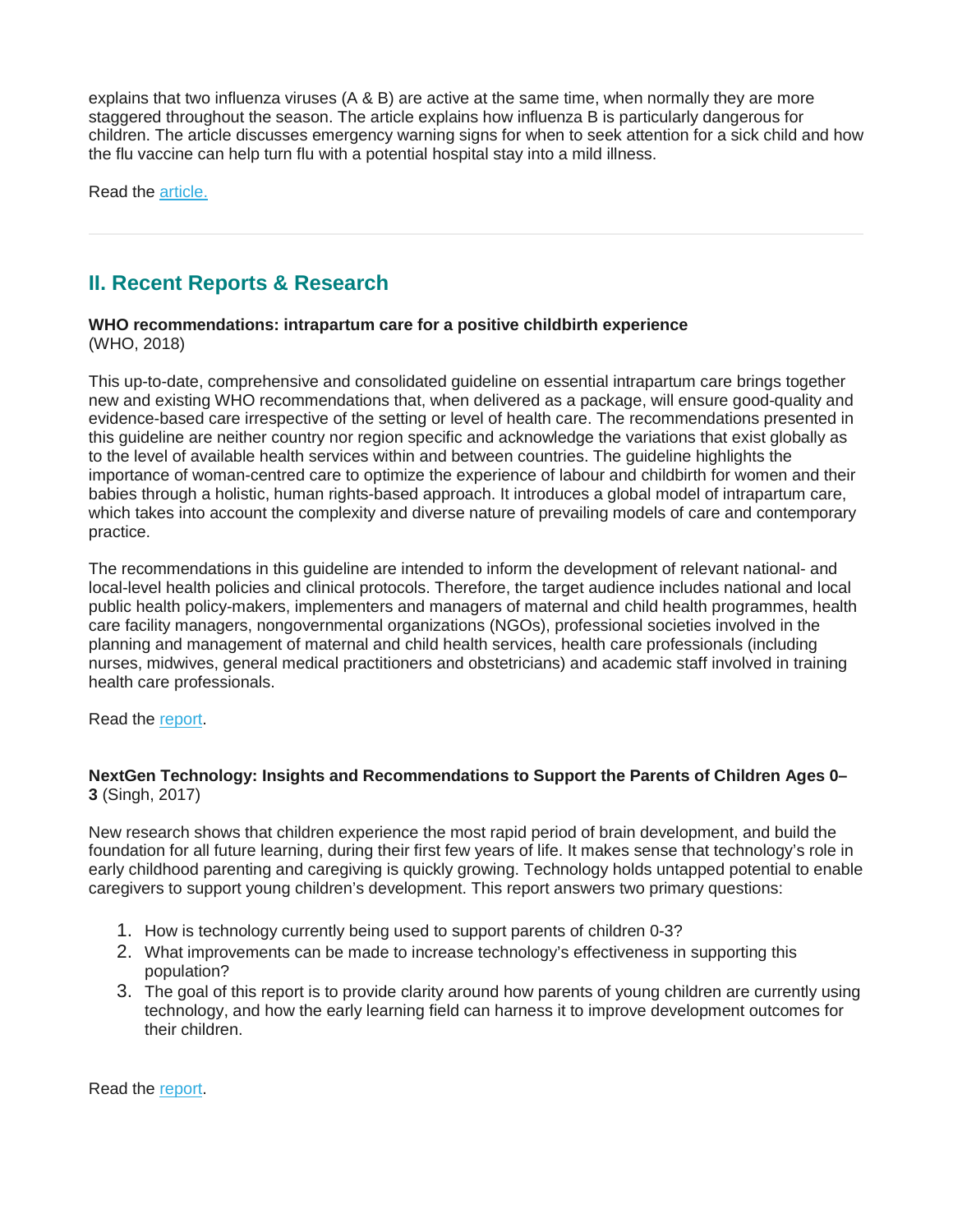### **The role of fathers during breastfeeding\***

(deMontigny et al., 2017)

To better understand fathers' perceptions of their role in a breastfeeding context, 43 fathers whose children had been exclusively breastfed for a minimum of six months were interviewed. Participating fathers perceived their role as much more complex than the limited role of breastfeeding facilitator that is usually attributed to them, and identified 3 main aspects to their perceived role, each entailing challenges and tasks: 1) acting as partners in decision-making; 2) being responsible for the family functioning, and 3) providing emotional support to the mother. They saw themselves as stakeholders in decision-making relating to how their child was fed and they reacted to the imbalance created by breastfeeding. Their involvement occurred at several levels: that of their child, their spouse, and their family. These results suggest that more attention should be given to fathers' roles in a breastfeeding context and more investigation is required into the extent to which health professionals, such as midwives and nurses, support fathers in managing these various roles and the challenges they entail.

Read the [article.](http://www.statcan.gc.ca/pub/82-003-x/2017011/article/54886-eng.pdf)

### **Early Childhood Education Report 2017**

(The Atkinson Centre for Society and Child Development, 2017)

Established in 2011 the Early Childhood Education Report is released every three years to evaluate the quality of provincial/territorial early years services against a 15-point scale. Results are populated from detailed profiles of each jurisdiction. The report is organized around five categories with 19 benchmarks forming a common set of minimum criteria contributing to the delivery of quality programming.

Read the [report.](http://ecereport.ca/en/)

## **What do we know about the relationships between preconception parental health, infertility, and pregnancy outcomes?**

(Drobnis & Schust, 2017)

Until recently, research on parental health in humans has focused largely on associations with fertility measures and pregnancy. With the exception of maternal diabetes mellitus and obesity, those studies that extend to infant outcomes most commonly involved maternal exposures to environmental or pharmaceutical toxins. The effects of paternal exposures and health on infant outcomes are much less studied than maternal effects. Work in experimental and domestic species has demonstrated that preconception parental health can affect pregnancy outcomes and offspring characteristics, even across multiple generations.

Read the [article.](http://www.fertstert.org/article/S0015-0282(17)32073-3/abstract)

# **III. Current Initiatives**

### **Hamilton's Renewed Charter of Rights of Children and Youth**

This year marks the 15th anniversary of Hamilton creating its own Children's Charter, and the 25th Anniversary of Canada signing the United Nations Convention on the Rights of the Child. Hamilton's renewed Charter is a reflection of the contributions of over 2000 children and youth from birth to 18 years of age across the community who attend OEYCs, schools, youth programs, child care, and summer programs, making this a truly made-in-Hamilton charter of rights for children, written by children.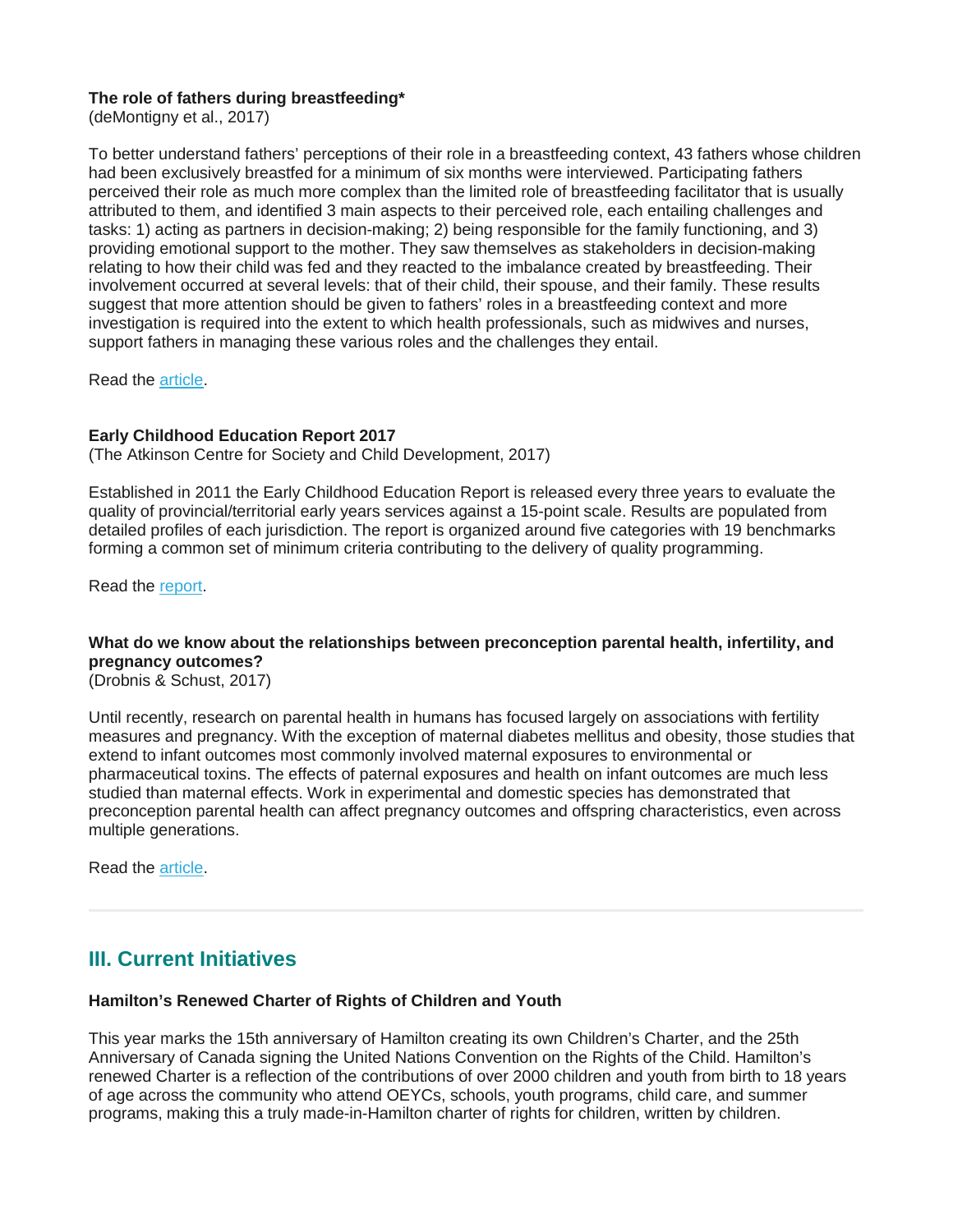Find out [more.](https://www.hamilton.ca/city-initiatives/strategies-actions/hamiltons-renewed-charter-rights-children-and-youth)

#### **Health Quality Ontario: Call for Participation – Non-Invasive Prenatal Testing**

Health Quality Ontario is currently reviewing Non-Invasive Prenatal Testing (NIPT). The purpose is to understand whether this screening test should be more broadly funded. An important part of this review is to make sure a variety of perspectives and experiences are considered.

Find out [more.](http://www.pcmch.on.ca/health-quality-ontario-call-participation-non-invasive-prenatal-testing/)

# **IV. Upcoming Events**

**Webinars: Child and Family Poverty - Moving from Stigma to Empowerment** March 1st at noon, and March 8th at 10:30am

Offered for free by the Best Start Resource Centre, and presented by Marie Brisson,RN, B.Sc.N., Bilingual Health Promotion Consultant, these webinars follow the recent release of the new report [Child and Family](https://www.beststart.org/cgi-bin/commerce.cgi?search=action&category=G00E&advanced=yes&sortkey=sku&sortorder=descending)  [Poverty in Ontario. A practical guide for moving from stigma to empowerment.](https://www.beststart.org/cgi-bin/commerce.cgi?search=action&category=G00E&advanced=yes&sortkey=sku&sortorder=descending) Note that this webinar will also be offered [in French.](http://en.beststart.org/event/webinar-Pauvret%C3%A9-chez-les-enfants-et-les-familles-26mars2018)

Learn more and register [here](http://en.beststart.org/event/webinar-child-and-family-poverty-March8-2018) (March 1st) and here (March 8th).

#### **International Women's Day March**

March 8, 2018: Canada

Since 1917, March 8th has been recognized as International Women's Day. This year's theme is #PressforProgress. International Women's Day is not country, group or organisation specific. The day belongs to all groups collectively everywhere.

Find out [more.](https://www.internationalwomensday.com/)

#### **GOLD Lactation Online Conference 2018**

April 3 - June 4, 2018: Online

As GOLD Lactation will continue to explore the latest research, trends, new ideas and hot topics in the world of human lactation, along with bringing you cultural perspectives of breastfeeding around the world and updates from advocacy groups and non-profit organizations dedicated to breastfeeding support and promotion. This online conference allows you to watch presentations at your own pace throughout the conference period.

Register [here.](https://www.goldlactation.com/)

#### **2018 National Physical & Health Education Conference**

May 17-19, 2018: Whistler, BC

The National Conference provides an opportunity for delegates to network with colleagues and increase their knowledge and skills to foster healthy active living for children and youth in the school, family and community. Delegates are people involved with the health, physical activity and education needs of children and youth including educators, public health, researchers, administrators, recreation leaders, physical education specialists and generalists and others who want more information regarding the health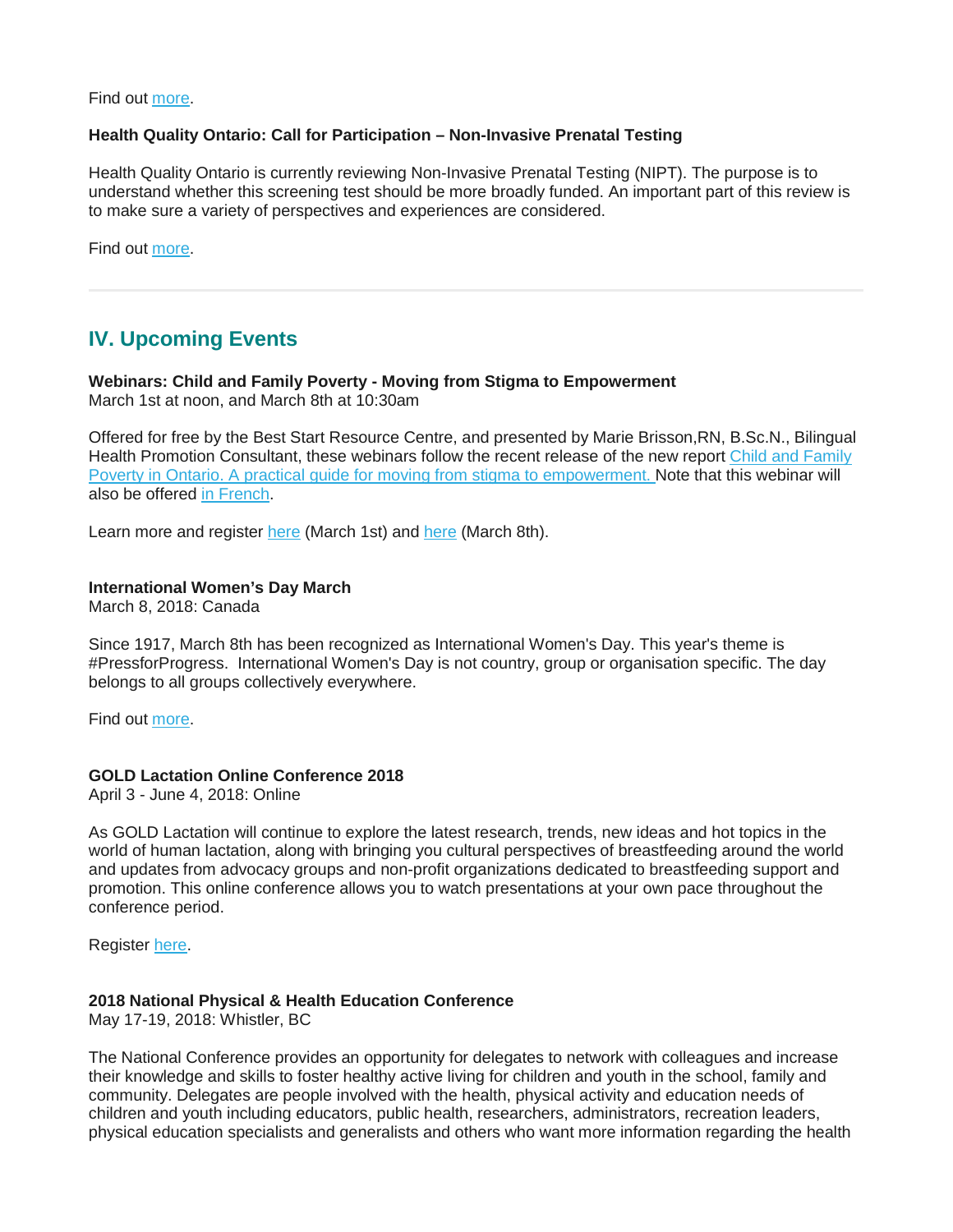of the whole child.

[Register.](http://www.opha.on.ca/Events/Annual-Safe-Schools-Conference-A-Focus-on-Student.aspx)

# **V. Resources**

## **Play-based learning - The Encyclopedia on Early Childhood Development**

The Encyclopedia on Early Childhood Development has created resources to promote developmentally appropriate practices like play-based learning and show how valuable these approaches are for strengthening many areas of development and learning. This topic aims to show how play-based learning can help support young children's learning of social-emotional skills, general cognitive development, and self-regulation abilities. It also helps to clarify the relationship between play and academic learning.

[Learn more.](http://www.child-encyclopedia.com/play-based-learning/introduction)

### **Exercise in Pregnancy and the Postpartum Period (Updated Guidelines)**

Davies et al. (2017) scanned the literature and updated the Canadian guidelines advising obstetric care providers of the maternal, fetal, and neonatal implications of aerobic and strength-conditioning exercises in pregnancy. This guideline has been approved by the SOGC Clinical Practice Obstetrics Committee, the Executive and Council of SOGC, and the Board of Directors of the Canadian Society for Exercise Physiology.

#### [Read the recommendations.](http://www.jogc.com/article/S1701-2163(17)31105-2/pdf)

### **Public Health Agency of Canada – New Folic acid and neural tube defects materials**

Health Canada has updated their folic acid and neural tube defect materials. These materials include information in the form of a video, poster, infographic, and fact sheet. The materials cover:

- Why women need to take folic acid
- Information about neural tube defects
- Proper folic acid dosage
- Why someone may need a higher dose
- Dosage limits for folic acid
- Benefits of a healthy diet

[Learn more.](https://www.canada.ca/en/public-health/services/maternity-newborn-care-guidelines.html)

# **VI. Featured Resources by the** *Best Start Resource Centre*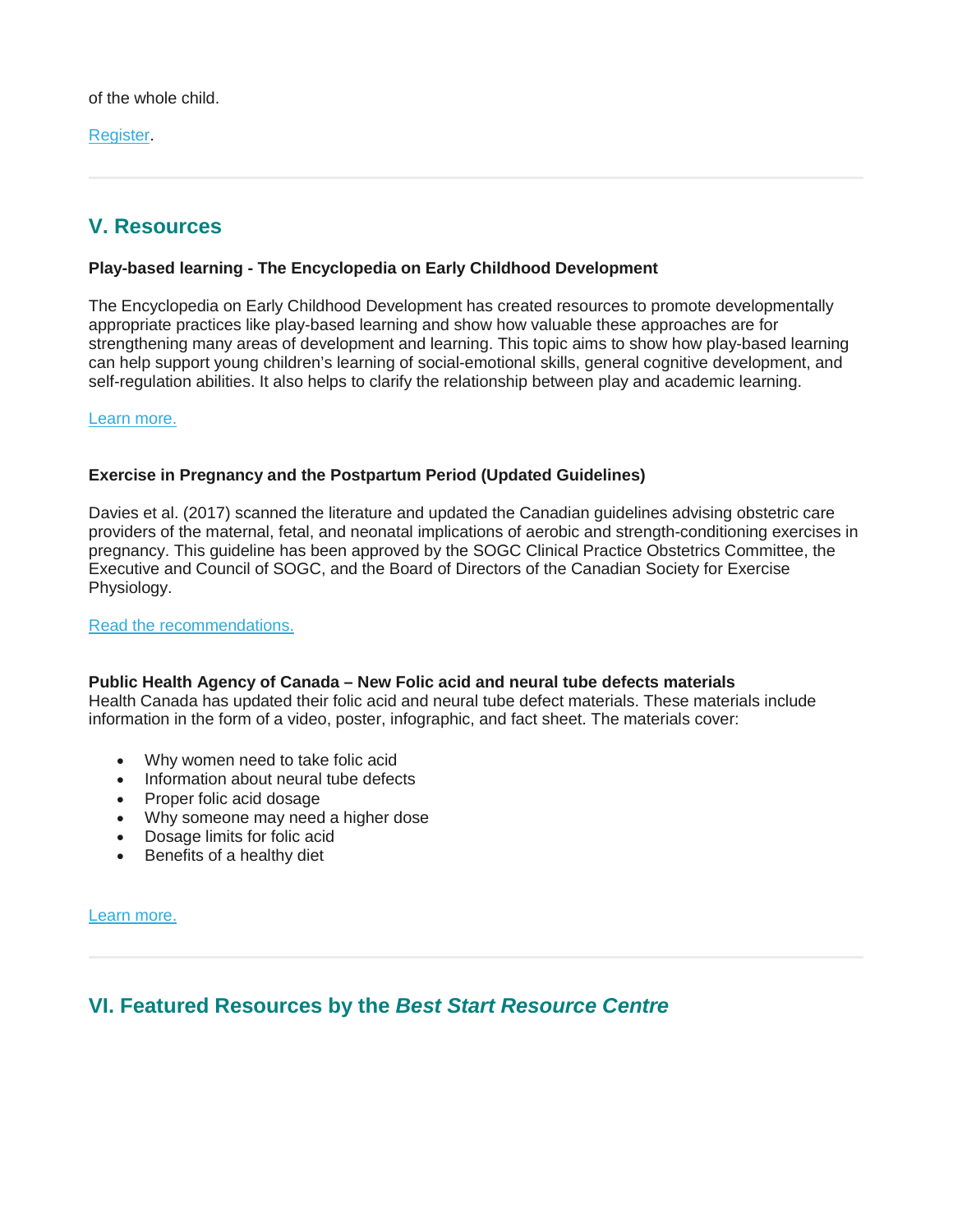



## **NEW! Ontario Prenatal Education Program Directory**

The Ontario Prenatal Education Programs Directory is designed to help expectant parents find the right prenatal education program for them.

Please check that your listing is posted and accurate, and refer future parents t[owww.OntarioDirectoryPrenatalEducation.ca](http://www.ontariodirectoryprenataleducation.ca/)

## **Prenatal Education Directory - Promotional Postcard**

This bilingual postcard can be used to promote the Ontario Prenatal Education Program Directory to future parents.

Available in [print](https://www.beststart.org/cgi-bin/commerce.cgi?preadd=action&key=E44-B) and [PDF.](https://www.beststart.org/resources/rep_health/pdf/E44-B_PrenatalEdDirectory_Postcard.pdf)



# by/par health nexus santé

180 Dundas Street West, Suite 301, Toronto, ON M5G 1Z8 Telephone: (416) 408-2249 | Toll-free: 1-800-397-9567 | Fax: (416) 408-2122 E-mail: [beststart@healthnexus.ca](mailto:beststart@healthnexus.ca?subject=Contact%20Us)



[Subscribe to this bulletin](mailto:mnchp@healthnexus.ca?subject=Subscribe%20to%20MNCHP%20bulletin%20and%20network) [Unsubscribe from this list](mailto:mnchp@healthnexus.ca?subject=Subscribe%20to%20MNCHP%20bulletin%20and%20network)

[Learn more about MNCHP Network](http://lists.beststart.org/listinfo.cgi/mnchp-beststart.org) [Submit items for MNCHP Bulletins](mailto:mnchp@healthnexus.ca) [Manage your subscription and access the archives](http://lists.beststart.org/listinfo.cgi/mnchp-beststart.org)